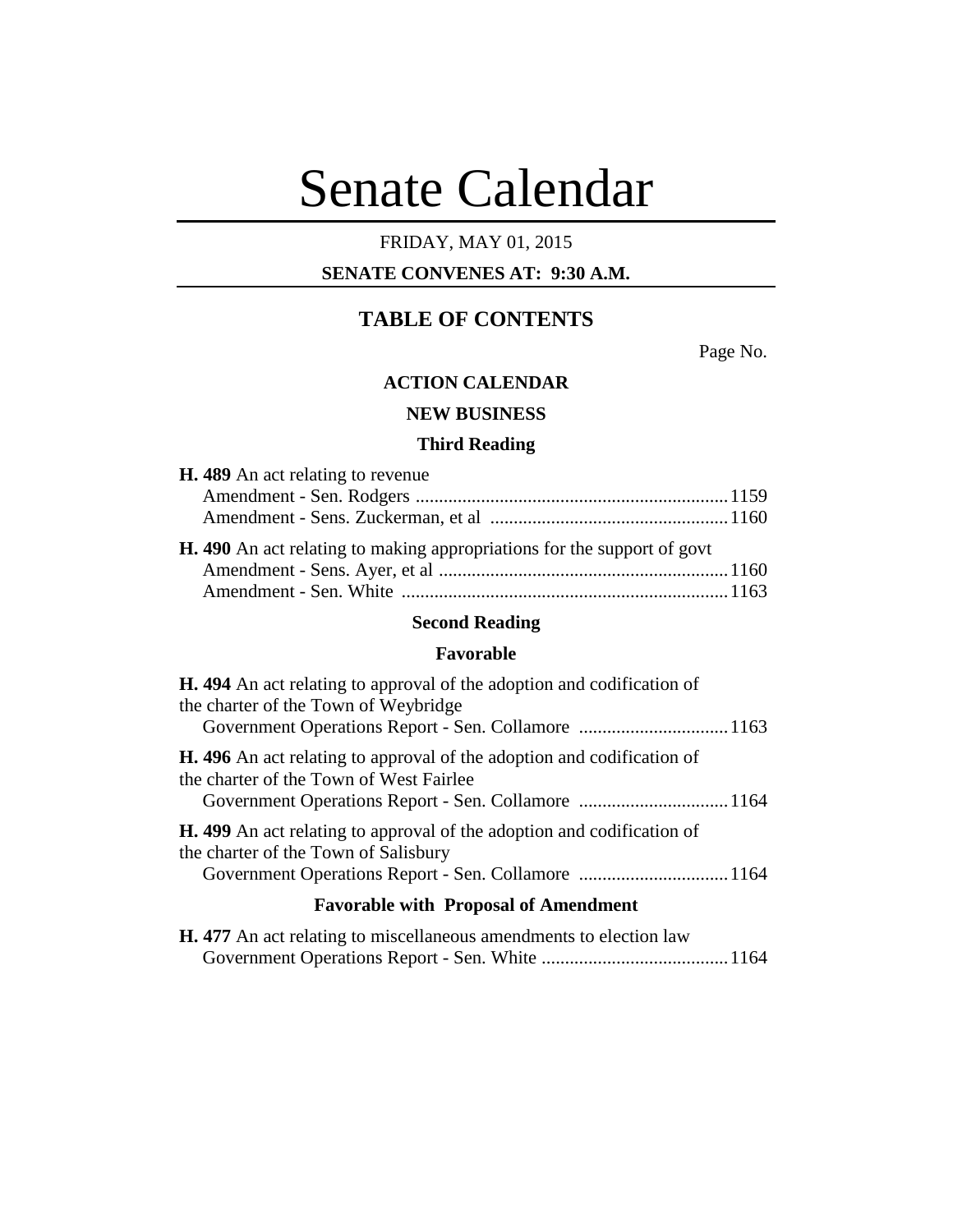# **NOTICE CALENDAR**

# **Second Reading**

# **Favorable with Proposal of Amendment**

| <b>H.</b> 5 An act relating to hunting, fishing, and trapping |  |  |  |
|---------------------------------------------------------------|--|--|--|
| Natural Resources and Energy Report - Sen. Rodgers  1166      |  |  |  |
| <b>H. 18</b> An act relating to Public Records Act exemptions |  |  |  |
| ADDRDRD 40 LIR                                                |  |  |  |

# **ORDERED TO LIE**

**S. 137** An act relating to penalties for selling and dispensing marijuana....1167

# **CONCURRENT RESOLUTIONS FOR ACTION**

| H.C.R. 140-148 (For text of Resolutions, see Addendum to House |  |
|----------------------------------------------------------------|--|
|                                                                |  |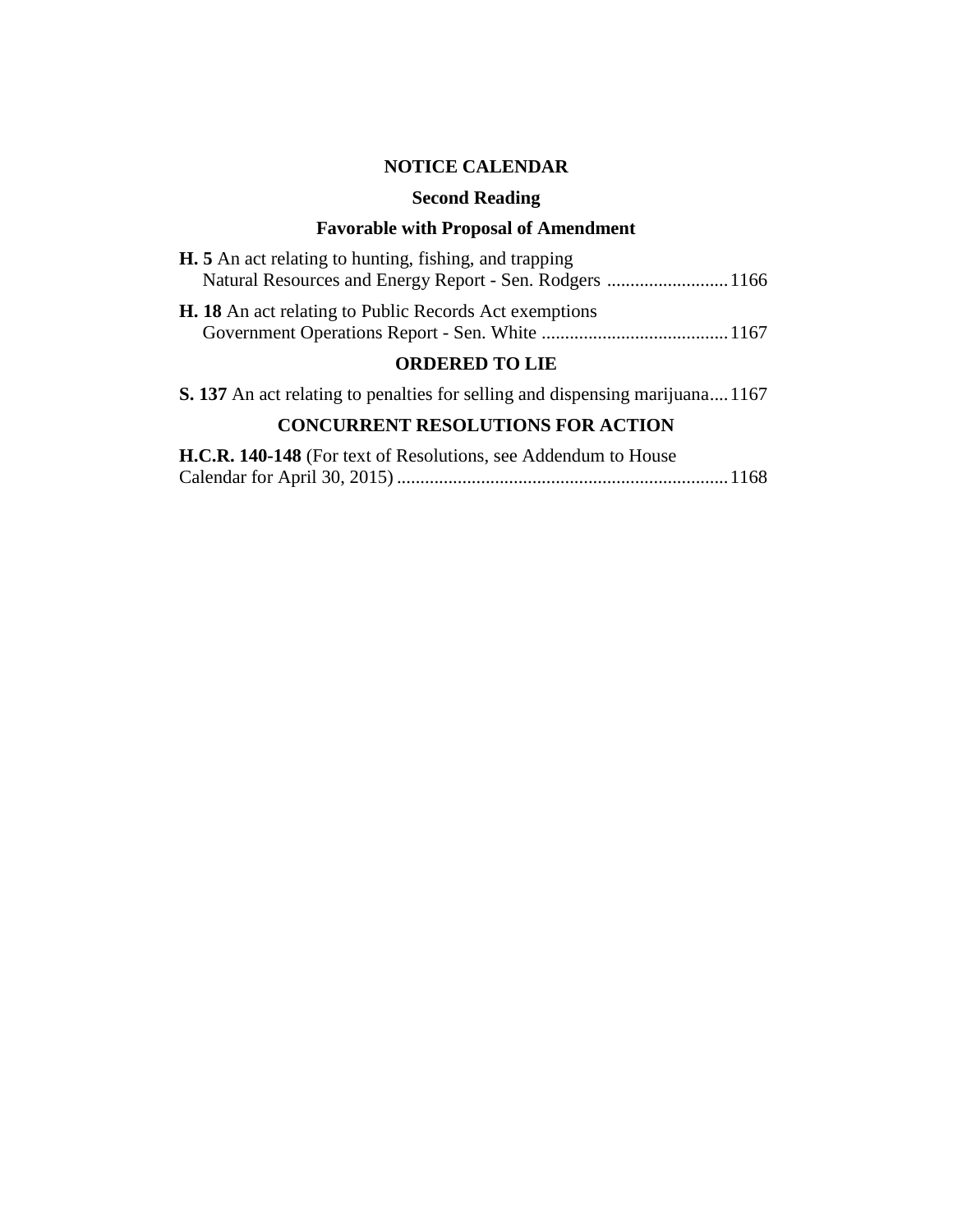#### **ORDERS OF THE DAY**

#### **ACTION CALENDAR**

#### **NEW BUSINESS**

#### **Third Reading**

#### **H. 489.**

An act relating to revenue.

## **Proposal of amendment to H. 489 to be offered by Senator Rodgers before Third Reading**

Senator Rodgers moves that the Senate propose to the House to amend the bill by inserting a new Sec. 22a to read as follows:

Sec. 22a. 10 V.S.A. § 1976 is amended to read:

## § 1976. DELEGATION OF AUTHORITY TO MUNICIPALITIES

(a)(1) The Secretary may delegate to a municipality authority to:

(A) implement all sections of this chapter, except for sections 1975 and 1978 of this title; or

(B) implement permitting under this chapter for the subdivision of land, a building or structure, or a campground when the subdivision, building or structure, or campground is served by sewerage connections and water service lines, provided that:

(i) the lot, building or structure, or campground utilizes both a sanitary sewer service line and a water service line; and

(ii) the water main and sanitary sewer collection line that the water service line and sanitary sewer service line are connected to are owned and controlled by the delegated municipality.

(2) If a municipality submits a written request for delegation of this chapter, the secretary Secretary shall delegate authority to the municipality to implement and administer provisions of this chapter, the rules adopted under this chapter, and the enforcement provisions of chapter 201 of this title relating to this chapter, provided that the secretary Secretary is satisfied that the municipality:

(A) has established a process for accepting, reviewing, and processing applications and issuing permits, which shall adhere to the rules established by the secretary Secretary for potable water supplies and wastewater systems, including permits, by rule, for sewerage connections;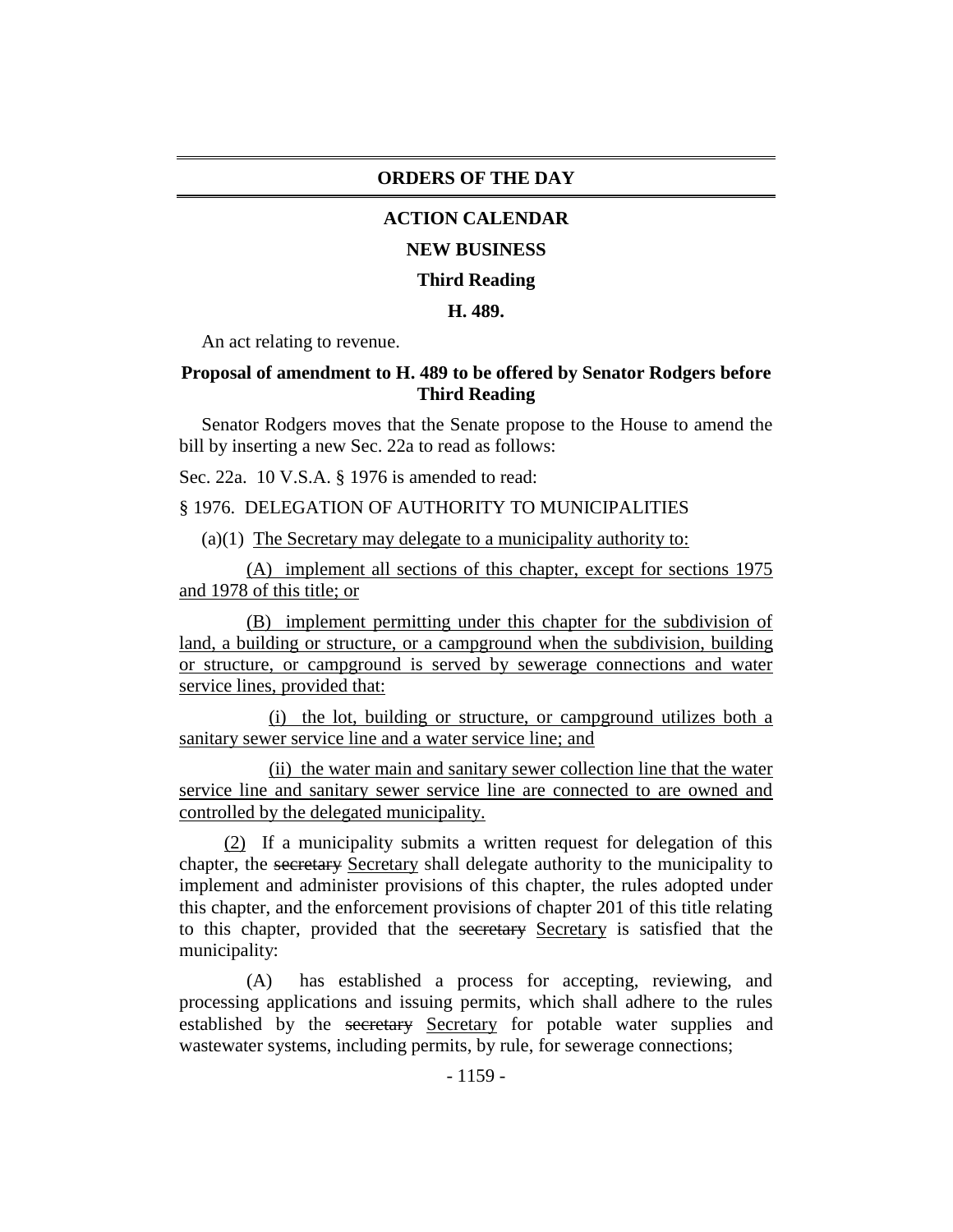(B) has hired, appointed, or retained on contract, or will hire, appoint, or retain on contract, a licensed designer to perform technical work which must be done by a municipality under this section to grant permits;

(C) will take timely and appropriate enforcement actions pursuant to the authority of chapter 201 of this title;

(D) commits to reporting annually to the secretary Secretary on a form and date determined by the secretary Secretary; and

(E) will only issue permits for water service lines and sanitary sewer service lines when there is adequate capacity in the public water supply system source, wastewater treatment facility, or indirect discharge system; and

(F) will comply with all other requirements of the rules adopted under section 1978 of this title.

(2) Notwithstanding the provisions of this subsection, there shall be no delegation of this section or of section 1975 or 1978 of this title.

\* \* \*

# **Proposal of amendment to H. 489 to be offered by Senators Zuckerman, Ayer, Bray, Degree, McAllister, Rodgers, and Starr before Third Reading**

Senators Zuckerman, Ayer, Bray, Degree, McAllister, Rodgers, and Starr move that the Senate propose to the House to amend the bill in Sec. 57, 32 V.S.A. § 5811(21) (definition of taxable income), by inserting subdivision (D) to read as follows:

(D) The home mortgage interest to be added back to taxable income under subdivision  $(A)(v)$  of this subdivision (21) shall not apply to any taxpayer who is a farmer, as defined in subdivision 3752(7) of this title.

#### **H. 490.**

An act relating to making appropriations for the support of government.

# **Proposal of amendment to H. 490 to be offered by Senators Ayer, Lyons, McCormack, and Pollina before Third Reading**

Senators Ayer, Lyons, McCormack, and Pollina move that the Senate propose to the House to amend the bill by inserting a new Sec. E.313.1 to read as follows: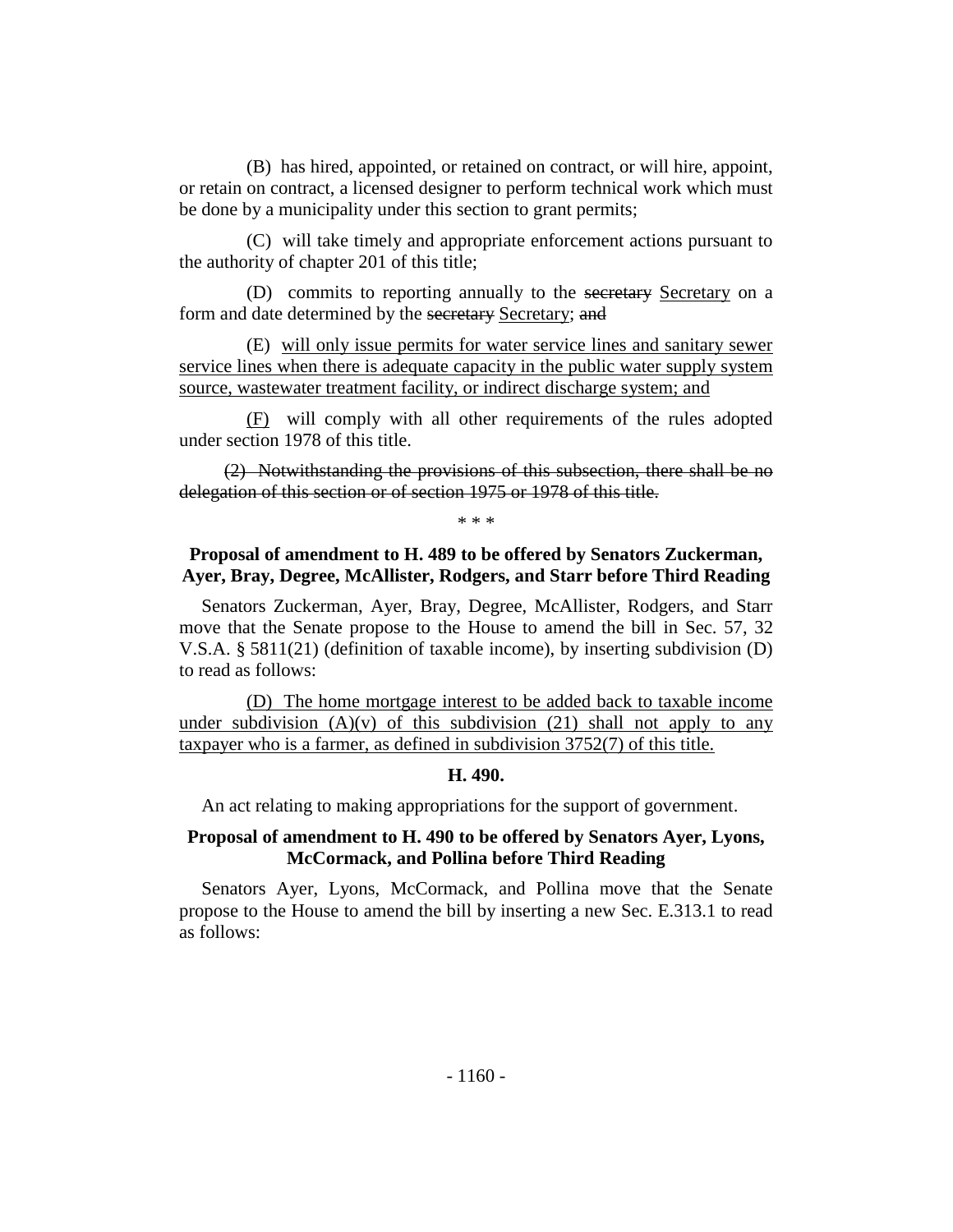Sec. E.313.1 18 V.S.A. chapter 95 is added to read:

# CHAPTER 95. SUBSTANCE ABUSE ADVISORY COUNCIL

# § 4851. PURPOSE

It is the purpose of this chapter to establish a council responsible for evaluating Vermont's substance abuse system of care from a health and wellness perspective. The council created herein shall modernize the State's approach to substance abuse in terms of prevention, intervention, treatment, and recovery by focusing on community services, balancing scarce Medicaid resources, and integrating efforts with the Blueprint for Health.

# § 4852. SUBSTANCE ABUSE ADVISORY COUNCIL

(a) Creation. There is created a substance abuse advisory council to foster coordination and integration of substance abuse services across the substance abuse system of care.

(b) Membership. The Council shall be composed of the following 17 members:

(1) the Secretary of Human Services or designee;

(2) the Secretary of Education or designee;

(3) the Deputy Commissioner of the Department of Health's Division of Alcohol and Drug Abuse Programs;

(4) the Commissioner of Mental Health or designee;

(5) the Commissioner of Vermont Health Access or designee;

(6) the Director of the Blueprint or designee;

(7) a representative of an approved provider or preferred provider that shall also be a designated agency, appointed by the Governor;

(8) a representative of an approved provider or preferred provider that provides residential treatment services, appointed by the Governor;

(9) two licensed alcohol and drug abuse counselors serving different regions of the State, appointed by the Governor;

(10) a physician in private practice with expertise treating substance use disorders, appointed by the Governor;

(11) a representative of hospitals, appointed by the Vermont Association of Hospitals and Health Systems;

(12) a representative of the criminal justice community, appointed by the Governor;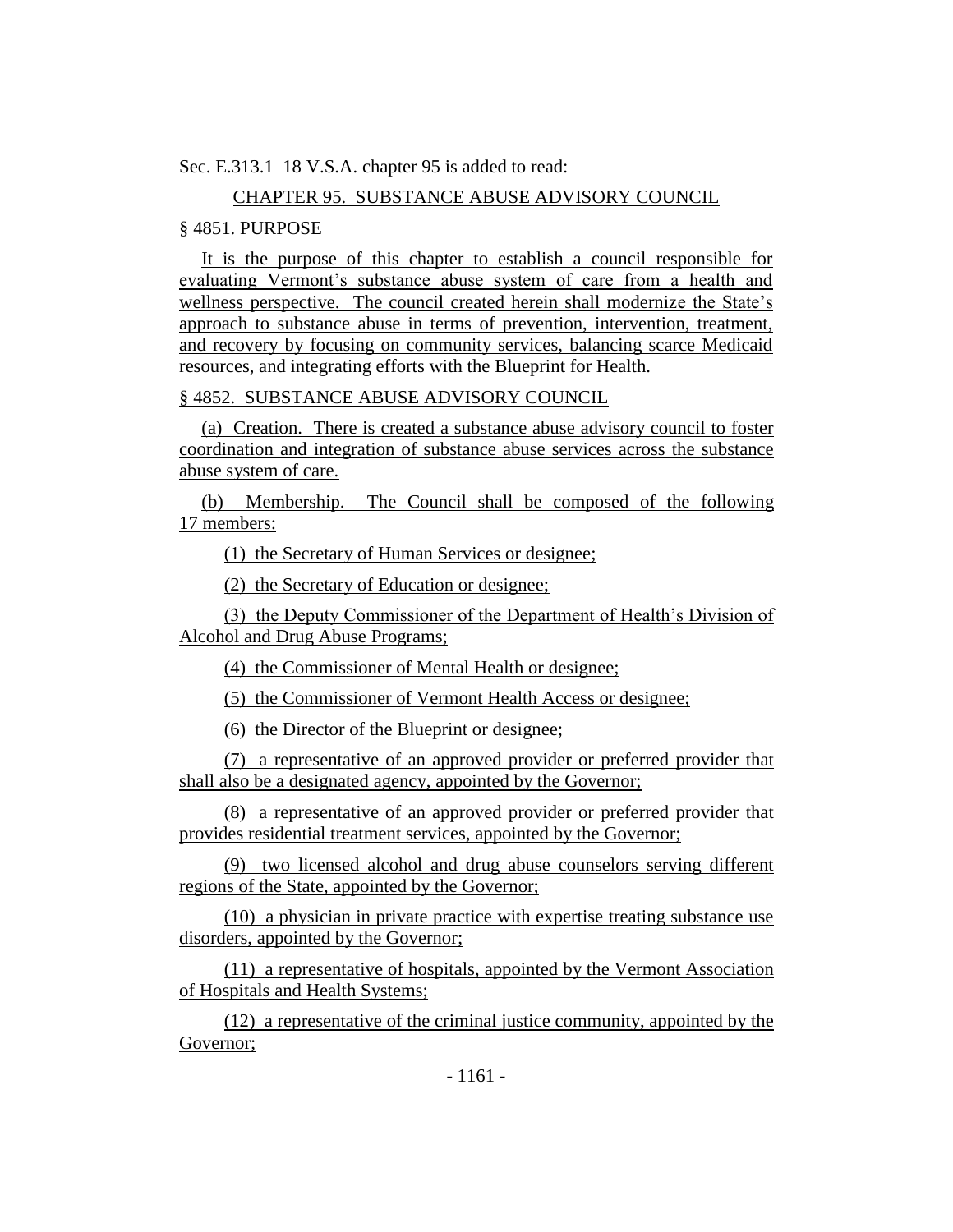(13) an educator involved in substance abuse prevention services, appointed by the Governor;

(14) a youth substance abuse prevention specialist, appointed by the Governor;

(15) a community prevention coalition member, appointed by the Governor; and

(16) a member of the peer community involved in recovery services, appointed by the Governor.

(c) Report. Annually on or before November 15, the Council shall submit a written report to the House Committee on Human Services and to the Senate Committee on Health and Welfare with its findings and any recommendations for legislative action.

(d) Meetings.

(1) The Secretary of Human Services shall call the first meeting of the Council to occur on or before August 1, 2015.

(2) The Council shall select a chair and vice chair from among its members at the first meeting.

(3) A majority of the membership shall constitute a quorum.

(e) Reimbursement. Members of the Council who are not employees of the State of Vermont and who are not otherwise compensated or reimbursed for their attendance shall be entitled to per diem compensation and reimbursement of expenses pursuant to 32 V.S.A. § 1010 for no more than four meetings annually.

§ 4853. ADMINISTRATIVE SUPPORT

The Agency of Human Services shall provide the Council with such administrative support as is necessary for it to accomplish the purposes of this chapter.

#### § 4854. POWERS AND DUTIES

The Council shall:

(1) assess substance abuse services and service delivery in the State, including the following:

(A) the effectiveness of existing substance abuse services in Vermont and opportunities for improved treatment; and

(B) strategies for enhancing the coordination and integration of substance abuse services across the system of care;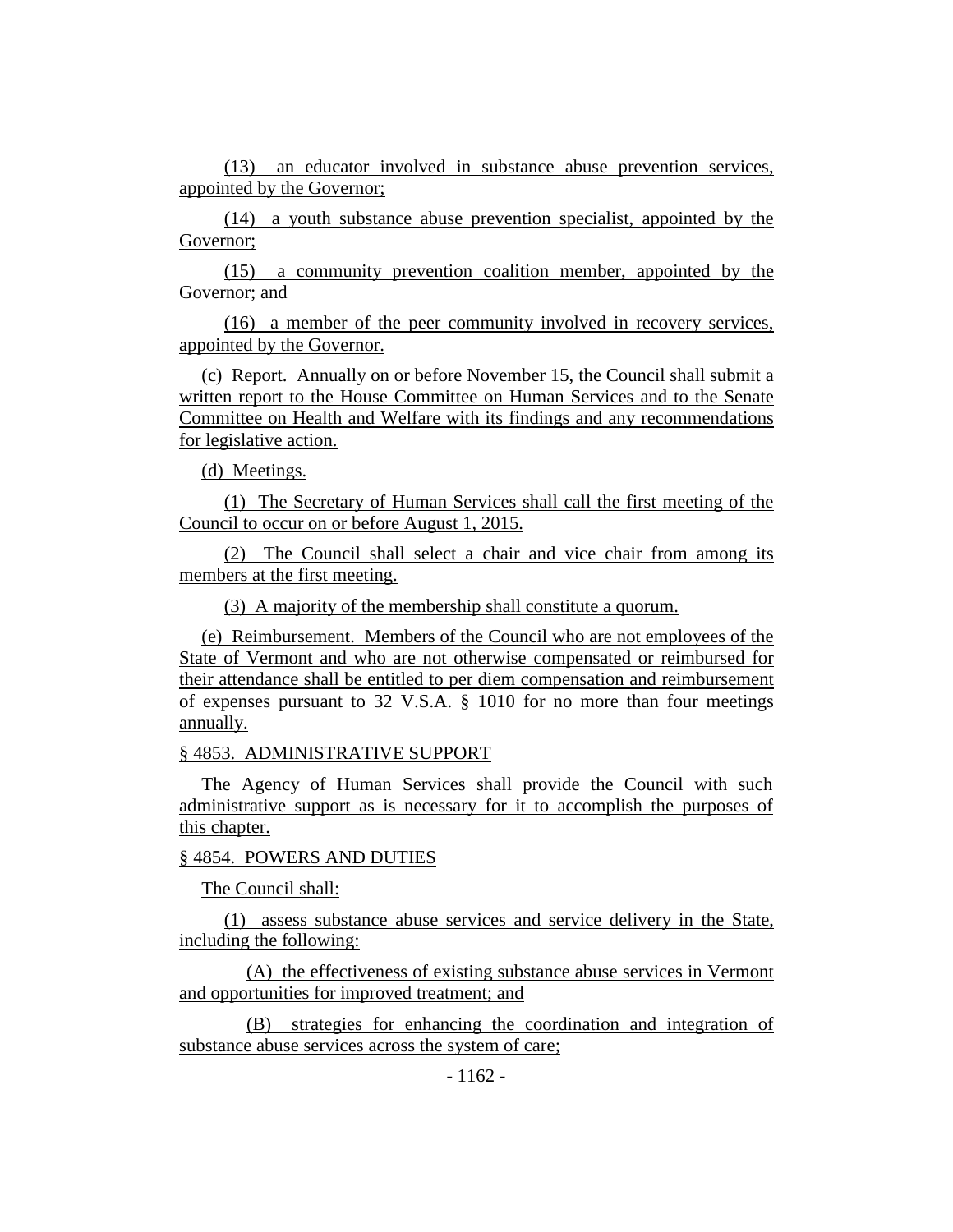(2) provide recommendations to the Department of Health in its development of a substance abuse system of care, including regarding the integration of substance abuse services with health care reform initiatives, such as pay for performance methodologies;

(3) provide recommendations to the General Assembly and the Agency of Human Services regarding the improvement of statutes and rules governing the substance abuse system of care; and

(4) provide recommendations to the General Assembly regarding State policy and programs for individuals experiencing public inebriation.

## **Proposal of amendment to H. 490 to be offered by Senator White before Third Reading**

Senator White moves that the Senate propose to the House to amend the bill by inserting a new Sec. E.600.1 to read as follows:

Sec. E.600.1 16 V.S.A. § 2285 is added to read:

# § 2285. NONAPPLICABILITY OF CERTAIN REQUIREMENTS FOR PAYMENT OF WAGES

Except as expressly provided in this chapter, the University of Vermont and State Agricultural College and its Board of Trustees, officers, and employees shall not be subject to the provisions of 21 V.S.A.  $\S$  342(c) that require written employee authorization before an employer may pay wages through electronic funds transfer or other direct deposit systems to a checking, savings, or other deposit account maintained by the employee within or outside the State.

#### **Second Reading**

#### **Favorable**

#### **H. 494.**

An act relating to approval of the adoption and codification of the charter of the Town of Weybridge.

## **Reported favorably by Senator Collamore for the Committee on Government Operations.**

(Committee vote: 5-0-0)

(No House amendments)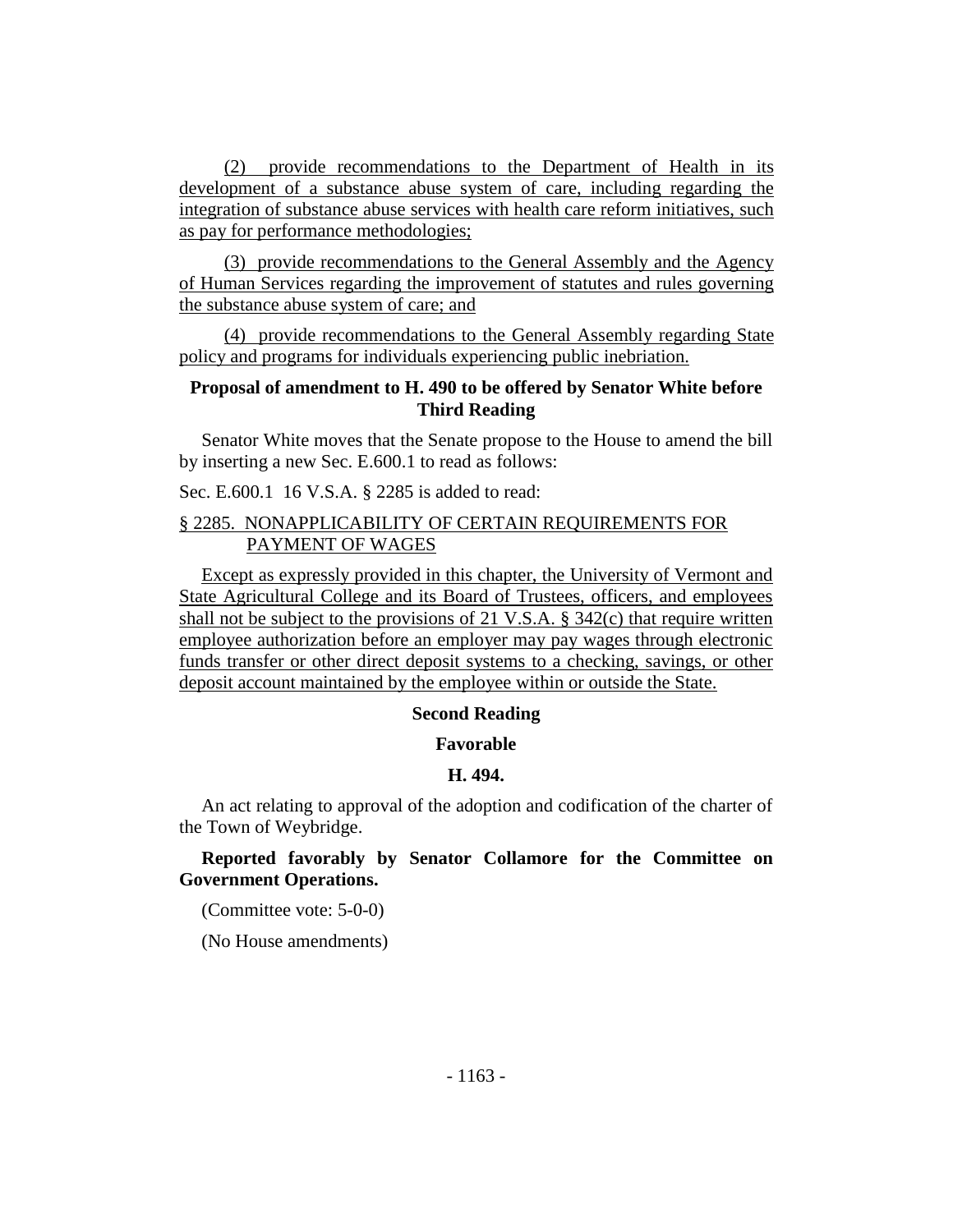#### **H. 496.**

An act relating to approval of the adoption and codification of the charter of the Town of West Fairlee.

**Reported favorably by Senator Collamore for the Committee on Government Operations.**

(Committee vote: 5-0-0)

(No House amendments)

#### **H. 499.**

An act relating to approval of the adoption and codification of the charter of the Town of Salisbury.

**Reported favorably by Senator Collamore for the Committee on Government Operations.**

(Committee vote: 5-0-0)

(No House amendments)

#### **Favorable with Proposal of Amendment**

# **H. 477.**

An act relating to miscellaneous amendments to election law.

## **Reported favorably with recommendation of proposal of amendment by Senator White for the Committee on Government Operations.**

The Committee recommends that the Senate propose to the House to amend the bill as follows:

First: By striking out Sec. 6 (17 V.S.A. § 2386 (time for filing statements)) in its entirety and inserting in lieu thereof a new Sec. 6 to read as follows:

Sec. 6. 17 V.S.A. § 2386 is amended to read:

#### § 2386. TIME FOR FILING STATEMENTS

(a) Statements pursuant to this subchapter, except for vacancies created by the death or withdrawal of a candidate after the In the case of the failure of a major political party to nominate a candidate by primary, a statement shall be filed as set forth in section 2356 of this title not later than 5:00 p.m. on the third day following the primary.

(b) In the case of the death or withdrawal of a candidate after the primary election, the party committee shall have seven days from the date of the death or withdrawal to nominate a candidate. In no event, shall a statement be filed later than 60 days prior to the election.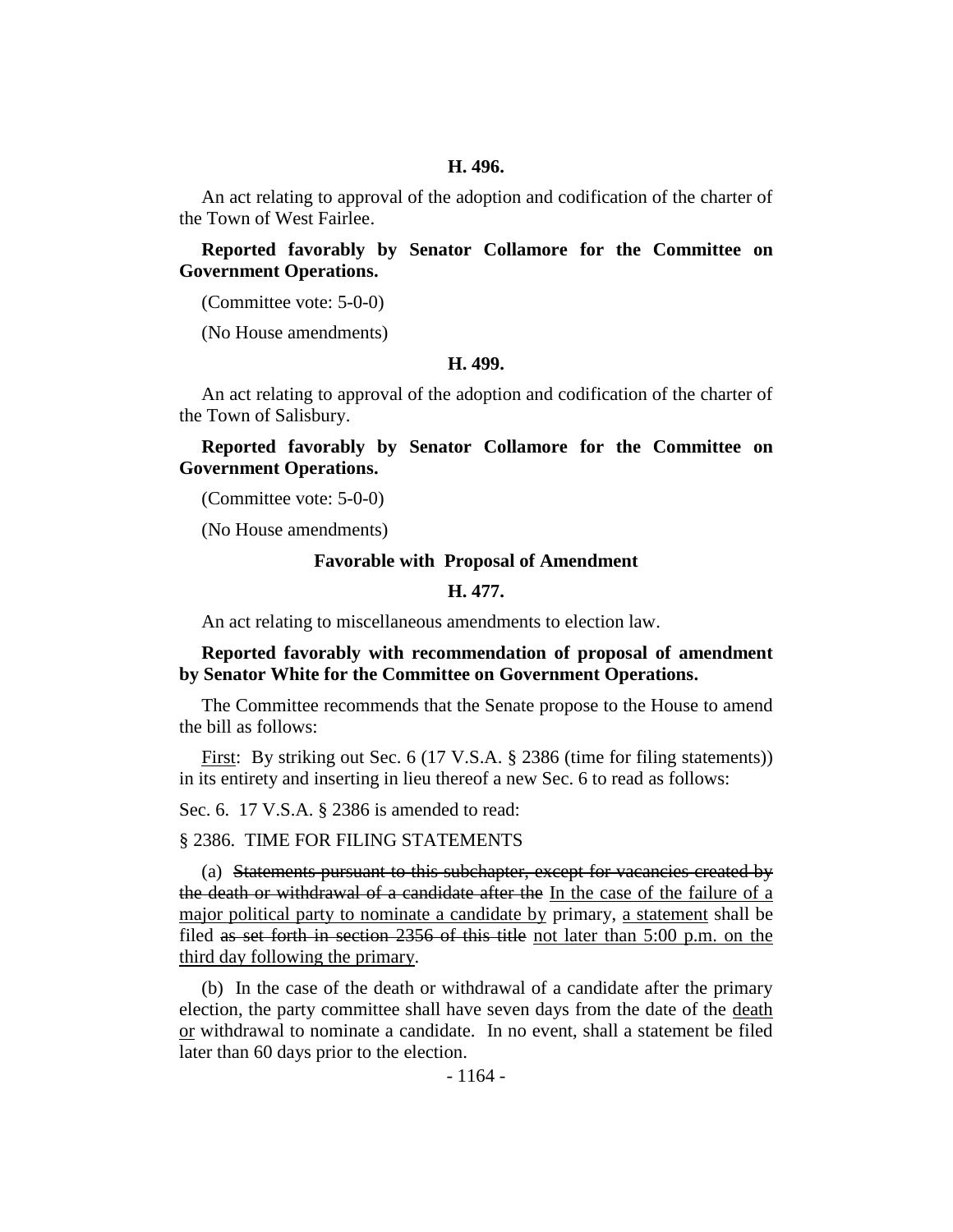(c) In the case of a nomination by a minor political party, a statement shall be filed as set forth in section 2356 of this chapter.

(d) In the case of a nomination for the office of justice of the peace, a statement shall be filed as set forth in section 2413 of this chapter.

Second: By adding two new sections under the "Campaign Finance" reader assistance heading to be Secs. 29a and 29b to read as follows:

Sec. 29a. 17 V.S.A. § 2903 is amended to read:

#### § 2903. PENALTIES

(a) A person who knowingly and intentionally violates a provision of subchapter 2, 3, or 4 of this chapter shall be fined not more than \$1,000.00 or imprisoned not more than six months, or both.

(b) A person who violates any provision of this chapter shall be subject to a civil penalty of up to \$10,000.00 for each violation and shall refund the unspent balance of Vermont campaign finance grants received under subchapter 5 of this chapter, if any, calculated as of the date of the violation to the Secretary of State an amount equivalent to any contributions or expenditures that violate subdivision 2983(b)(1) of this chapter.

(c) In addition to the other penalties provided in this section, a State's Attorney or the Attorney General may institute any appropriate action, injunction, or other proceeding to prevent, restrain, correct, or abate any violation of this chapter.

Sec. 29b. APPLICABILITY OF SEC. 29a

It is the intent of the General Assembly that the provisions of 1 V.S.A. § 214(c) shall apply to Sec. 29a of this act.

(Committee vote: 5-0-0)

(For House amendments, see House Journal for March 18, 2015, page 437)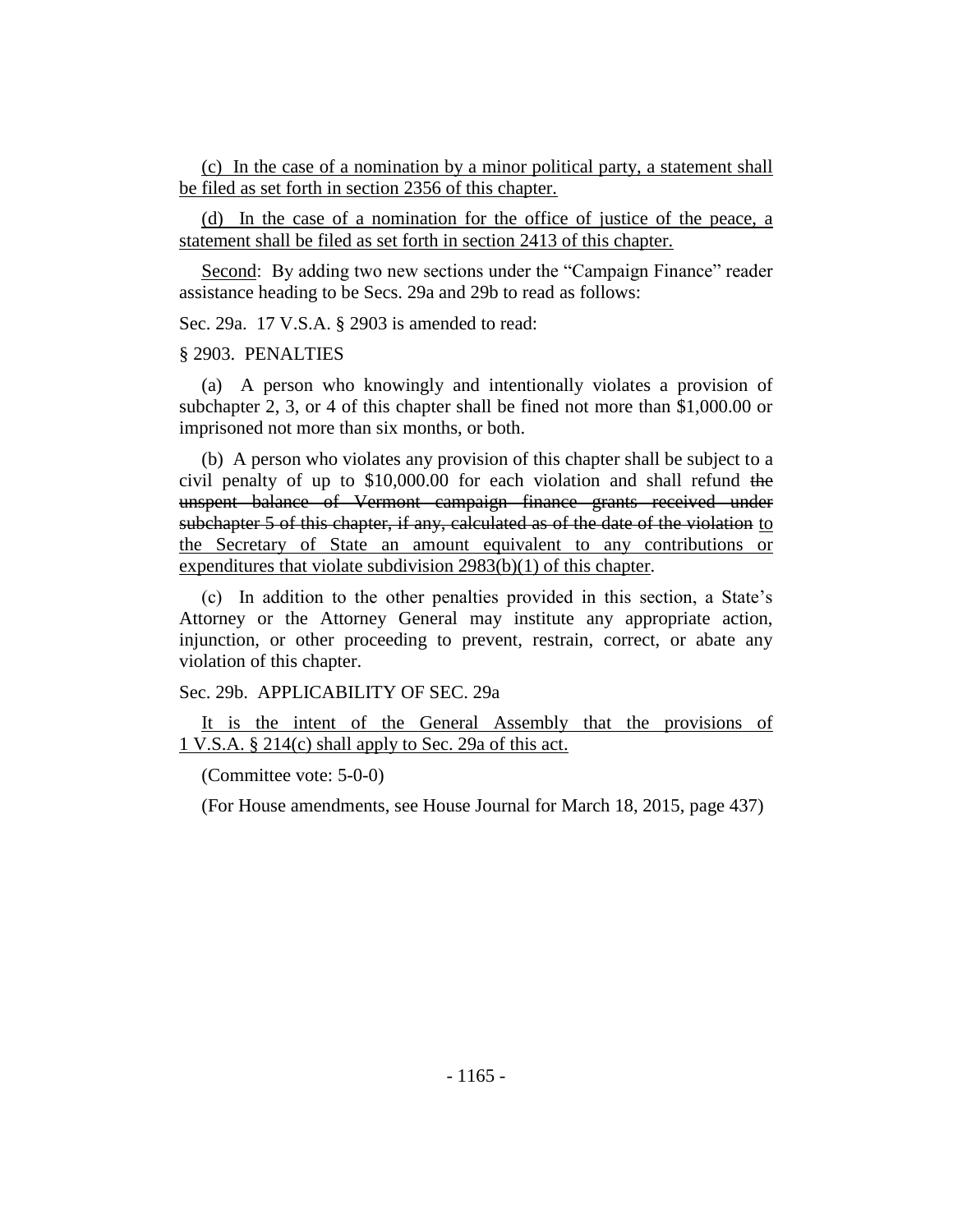# **NOTICE CALENDAR Second Reading Favorable with Proposal of Amendment**

#### **H. 5.**

An act relating to hunting, fishing, and trapping.

# **Reported favorably with recommendation of proposal of amendment by Senator Rodgers for the Committee on Natural Resources & Energy.**

The Committee recommends that the Senate propose to the House to amend the bill as follows:

First: By striking out Sec. 5 in its entirety and inserting in lieu thereof the following:

Sec. 5. 10 V.S.A. § 4255(c) is amended to read:

(c) A permanent or free license may be secured on application to the Department by a person qualifying as follows:

\* \* \*

(6) In each year a permanent license holder intends to hunt, trap, or fish, the permanent license holder shall notify the Department that he or she will exercise his or her hunting, trapping, or fishing privileges. Failure to notify the Department as required by this subdivision  $(c)(6)$  shall not result in the assessment of points under section 4502 of this title.

Second: By adding a Sec. 14a and accompanying reader assistance to read as follows:

\* \* \* Forest Fragmentation Report \* \* \*

# Sec. 14a. RECOMMENDATIONS FOR IMPLEMENTATION OF VERMONT FOREST FRAGMENTATION REPORT

On or before January 15, 2016, the Commissioner of Forests, Parks and Recreation shall report to the House and Senate Committees on Natural Resources and Energy and the House Committee on Fish, Wildlife and Water Resources with recommendations for implementing the policy options to promote forest integrity contained within the Department of Forests, Parks and Recreation's 2015 Vermont Forest Fragmentation Report. The report shall include proposed legislative changes to implement the recommendations of the Commissioner of Forests, Parks and Recreation. Prior to submitting the report required by this section, the Commissioner of Forests, Parks and Recreation shall consult with interested stakeholders.

(Committee vote: 3-0-2)

(For House amendments, see House Journal for March 18, 2015, page 441.)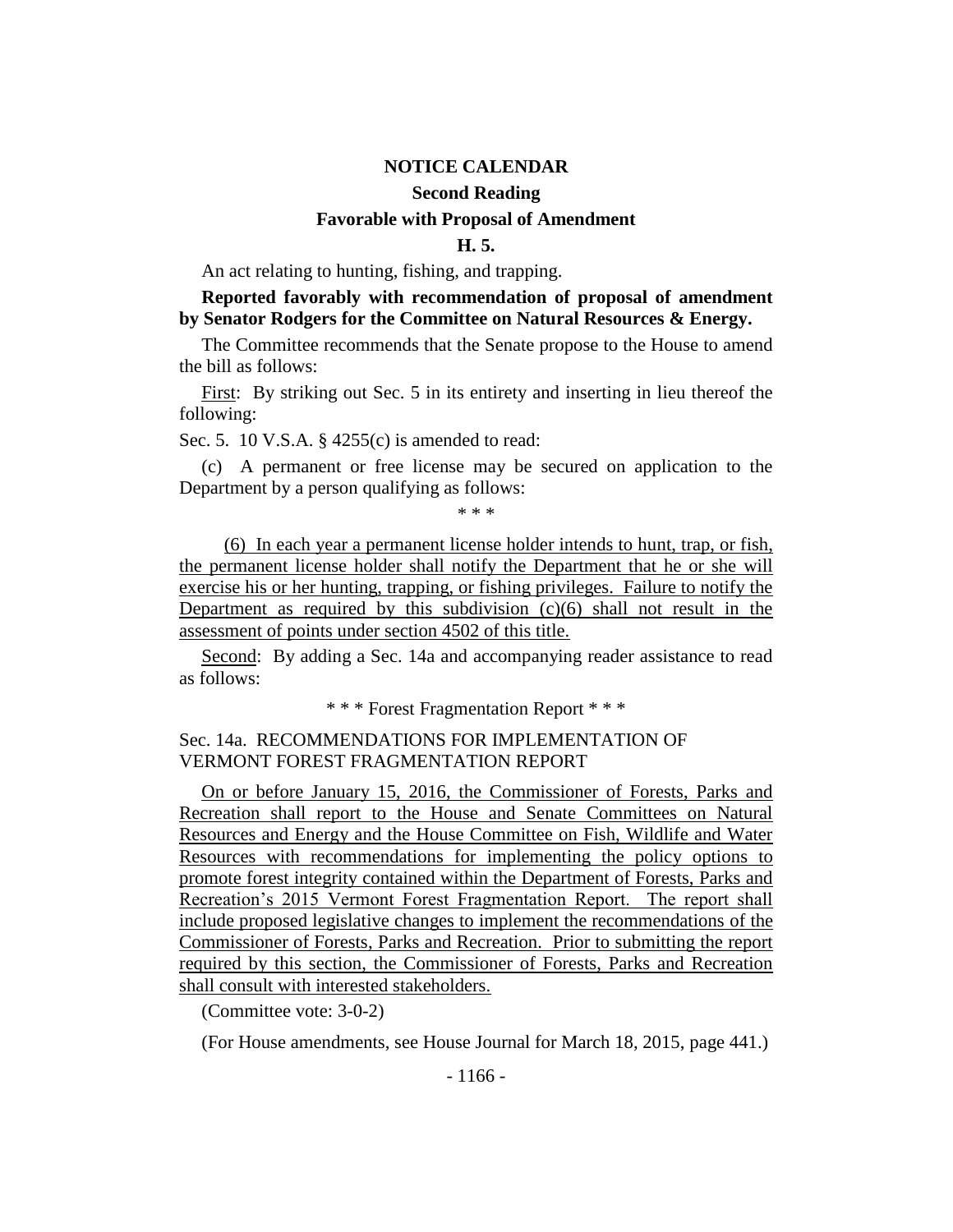An act relating to Public Records Act exemptions.

#### **Reported favorably with recommendation of proposal of amendment by Senator White for the Committee on Government Operations.**

The Committee recommends that the Senate propose to the House to amend the bill by striking out Sec. 21 and the reader assistance thereto in their entirety and inserting in lieu thereof the following:

\* \* \* Presentence and Preparole Reports; Supervision History \* \* \*

Sec. 21. 28 V.S.A. § 204 is amended to read:

§ 204. SUBMISSION OF WRITTEN REPORT; PROTECTION OF RECORDS

\* \* \*

(d) Any presentence report, pre-parole preparole report, or supervision history prepared by any employee of the Department in the discharge of the employee's official duty, except as provided in subdivision 204a(b)(5) and section 205 of this title, is privileged confidential and shall not be disclosed to anyone outside the Department other than the judge or the Parole Board, except that the court or Board may in its discretion permit the inspection of the report or parts thereof by the State's Attorney, the defendant or inmate, or his or her attorney, or other persons having a proper interest therein, whenever the best interest or welfare of the defendant or inmate makes that action desirable or helpful. Nothing in this section shall prohibit the Department for Children and Families from accessing the supervision history of probationers or parolees for the purpose of child protection.

\* \* \*

(Committee vote: 5-0-0)

(For House amendments, see House Journal for March 10, 2015, page 371 and March 11, 2015, page 378)

#### **ORDERED TO LIE**

#### **S. 137.**

An act relating to penalties for selling and dispensing marijuana.

**PENDING ACTION:** Committee Bill for Second Reading